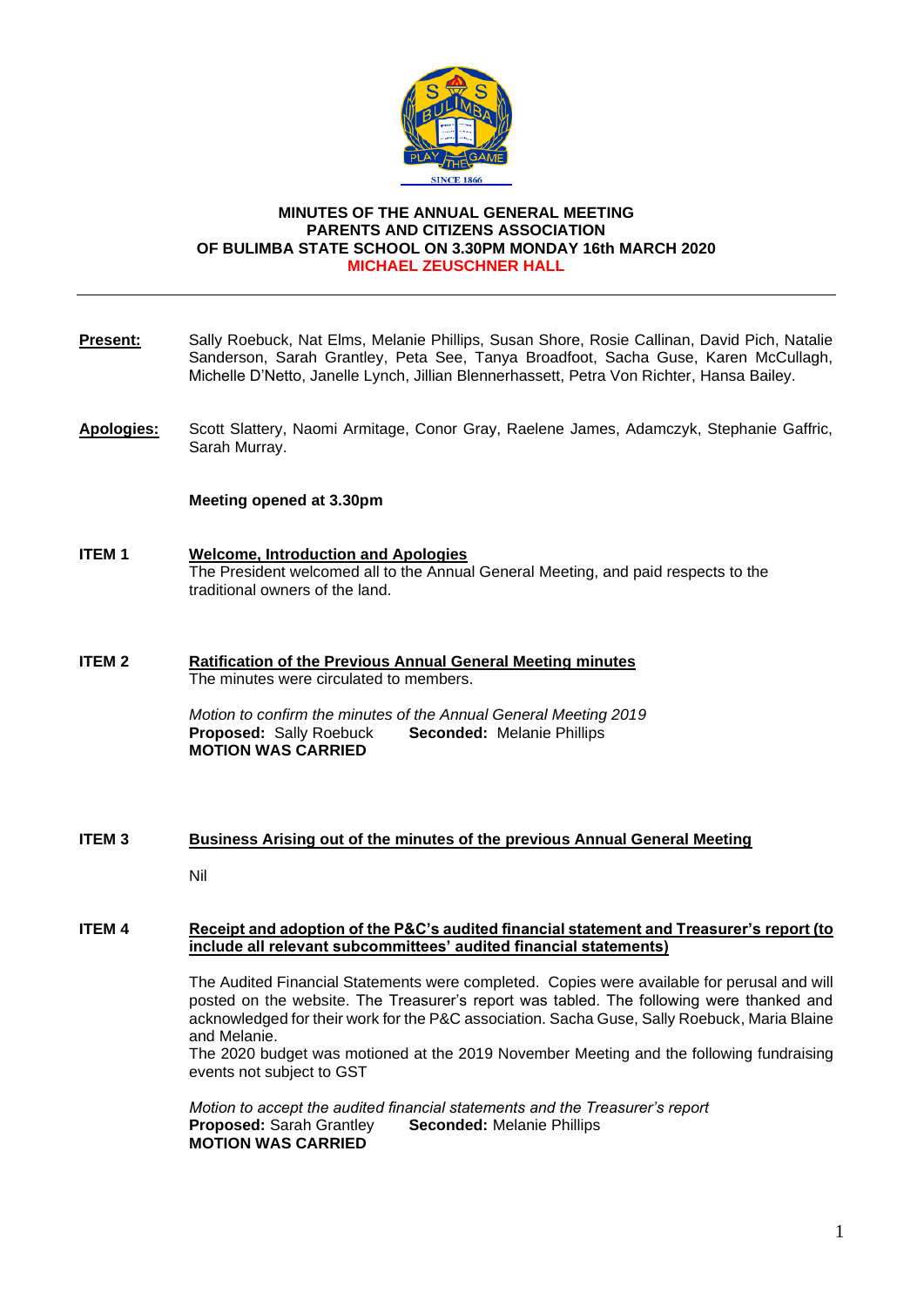*Motion to approve the following fundraising events not subject to GST*

- **Swimathon**
- Swimming Carnival
- Sports Days
- Mother's Day Stall
- **STEM EVENT**
- Trivia Night
- Bulimba Burn
- Father's Day Stall
- Crazy Camel
- School Banking
- Newsletter advertising/ sponsorship/ grants

*Motion to accept audited financial Statements and Treasurer's report* **Proposed:** Michelle D'Netto **Seconded:** Sally Roebuck **MOTION WAS CARRIED**

## **ITEM 5 Receipt and adoption of the President's Annual Report**

The President's annual report was tabled at the meeting providing an overview of 2019

*Motion to accept the President's annual report* **Proposed:** Sally Roebuck **Seconded:** Sarah Murray **MOTION WAS CARRIED**

### **ITEM 6 Note of appreciation, thank you's and farewells**

Thanks was expressed to the executive officers for the efforts in their various roles on the committee. Thanks to Sally Roebuck in her role as the P&C services manager and to Maria for assisting Smart Bites during a difficult time and bringing it to where it is now. Also to the parents for the school for their engagement in all areas in and around the school and P&C services. Thank you to Michelle D'netto and the leadership team for allowing the P&C to work in partnership with the school. Thank you to the Teachers for the learning environment they provide for our kids.

## **ITEM 7 ALL MEMBERSIPS LAPSE**

**The President declared that all memberships of the associations have lapsed**

## **The Chair passes to the Principal of Bulimba State School**

# **ITEM 8 Applications for new and renewed memberships and honorary memberships (to include renewals)**

The Committee resolves as follows:

David Pich, Natalie Elms, Scott Slattery, Stephanie Gaffric, Rosie Callinan, Sally Roebuck, Sacha Guse, Melanie Phillips, Naomi Armitage, Natalie Sanderson, Raelene James, David James, Angie Haswell, Bonny-Lee Adamczyk, Sarah Murray, Emma Ross, John Smith, Amber Weston-Smith, Sarah Grantley, Peta See, Kylie Davison, Lindsay Green, Susan Shore, Tanya Broadfoot, Tim Elms, Conor Gray, Stacey Segal, Jasmine Reynolds, Michelle Neville, Michelle D'Netto, Janelle Lynch, Petra Von Richter, Jillian Blennerhassett, Karen McCullagh, Chris Wiggins, Therese Russell Goener, Amy Lewis, Kasey O'Neill and Life Member Fiona Perrin.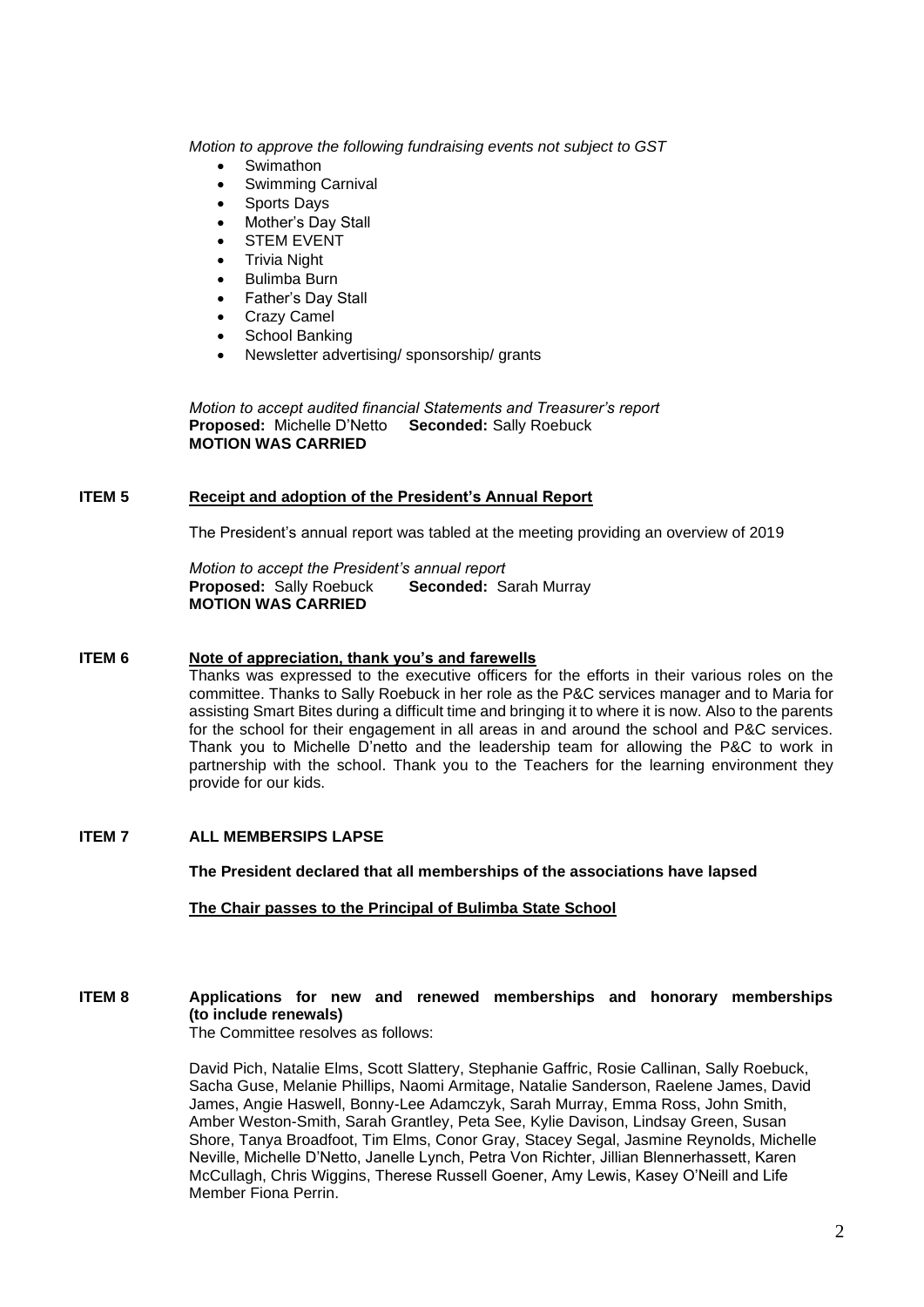*Motion to approve the following persons as new and renewing members of the Bulimba State School P&C Association 2020* **Proposed:** Sally Roebuck **Seconded:** Natalie Elms **MOTION WAS CARRIED**

#### **ITEM 9 Election of Officers of the Executive Committee**

#### **Nominations called for President**

David Pich nominated unopposed as President **Proposed:** David Pich **Seconded:** Rosie Callinan David Pich was elected as President

#### **The Chair is passed to the newly elected President of the P&C**

#### **Nominations called for Secretary**

*Rosie Callinan was nominated unopposed as Secretary* **Proposed:** Rosie Callinan **Seconded:** Natalie Elms Rosie Callinan was elected as Secretary

#### **Nominations called for Treasurer**

Natalie Elms was nominated unopposed as Treasurer<br> **Proposed:** David Pich **Seconded:** Sally Roe **Seconded: Sally Roebuck** Natalie Elms was elected as Treasurer

#### **Nominations called for Vice President**

Scott Slattery was nominated unopposed as 1<sup>st</sup> Vice President **Proposed:** David Pich **Seconded:** Melanie Phillips Scott Slattery was Elected as Vice President

#### **Nominations called for Vice President – focus on Events**

Stephanie Gaffric was nominated unopposed as Vice President in charge of events **Proposed:** David Pich **Seconded:** Rosie Callinan Stephanie Gaffric was elected as Vice President – Events

## **ITEM 10 Confirmation of continuing subcommittee of the P&C (including appointment of members of Subcommittees)**

No subcommittees at this time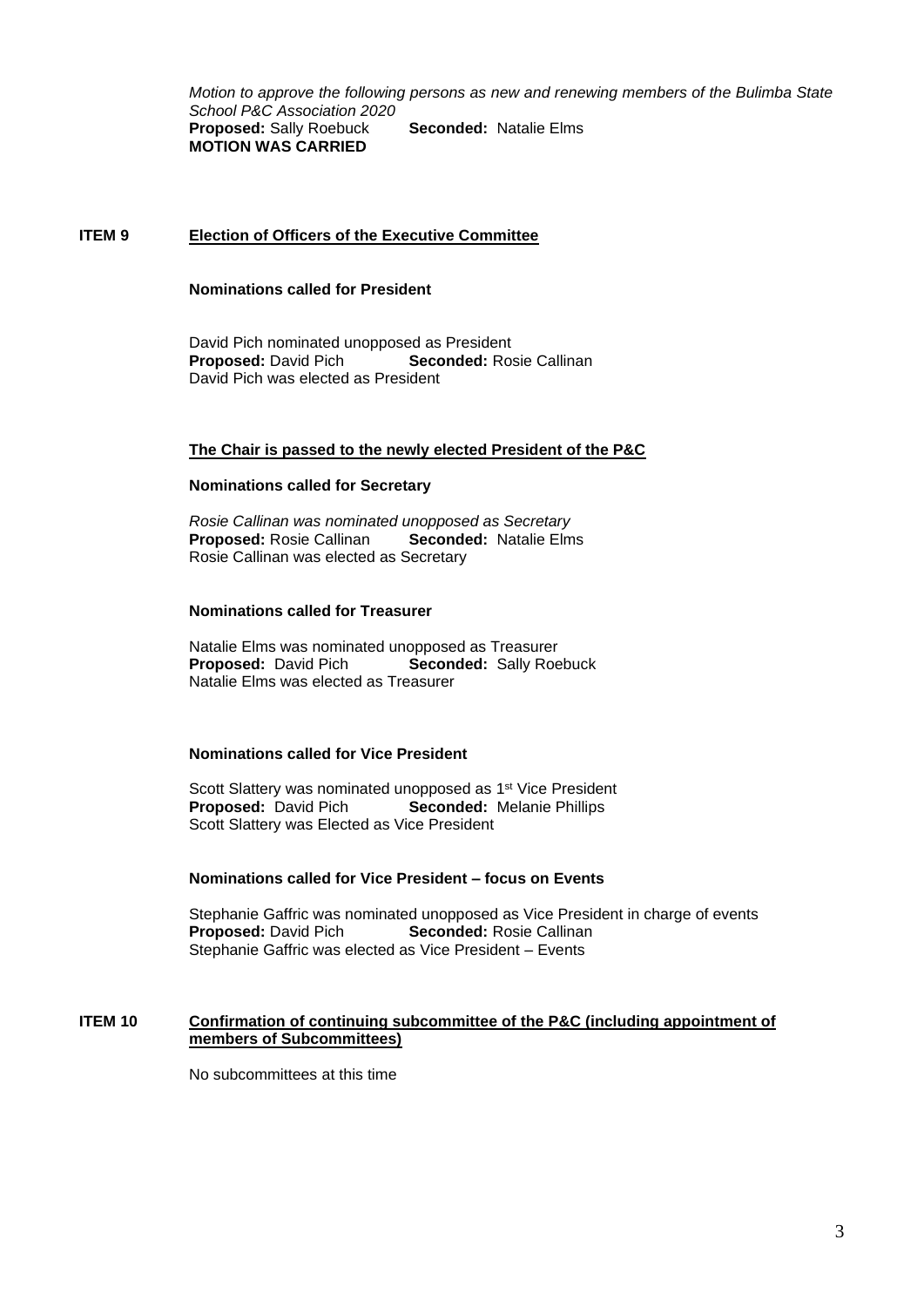## **ITEM 11 ATO and Banking Matters**

The Committee resolves that the signatories of the following bank accounts are David Pich – President, Natalie Elms – Treasurer, Scott Slattery – Vice President, Stephanie Gaffric – Vice President and Rosemary Callinan – Secretary.

CBA Accounts Bsb 064-103. Bulimba State School P&C General Account - 1005 6386 Bulimba State School P&C Debit Card - 1035 6880 Bulimba State School Oshc General - 1004 8845 Bulimba State School Oshc Debit Card - 1035 5677

Australian Money Market Bulimba State School P&C Association – 148347 Account # 50006823 Judo Bank Account # 50006830 Judo Bank BSB 124 001 Account # 998615536 Bank of Qld (DDH Graham Ltd)

*Motion for The Treasurer, Natalie Elms to be the Public Officer of the P&C Association for all ATO and Auskey matters. The Finance Manager, Sacha Guse and Melanie Phillips are to remain ATO authorised person for all ATO, My Gov/ Relationship Authorisation Management purposes, and Auskey matters.*

**Proposed: David Pick <b>Seconded:** Sarah Grantley **MOTION WAS CARRIED**

## **ITEM 12 APPOINTMENT OF ASSOCIATION'S AUDITOR**

*Motion to accept the continuation of the association's auditor - CMS* **Proposed:** David Pich **Seconded:** Sally Roebuck **MOTION WAS CARRIED**

#### **ITEM 13 Receipt and Adoption of the Student Protection Risk Management Policy**

*Motion to accept the Student Protection Risk Management Policy 2020 With a small change highlighted related to Blue Cards – the policy is now no Card no Start* 

**Proposed:** David Pich **Seconded:** Sacha Guse **MOTION WAS CARRIED**

#### **ITEM 15 General Business**

Pool Update given by President – there was some subsidence in the level of water in the pool of which the cause has not been identified and investigation continues. Updates of school programs closures, cancellations and suspensions. Parade is suspended for now. Cross Country is cancelled, No Band practice or Band Camp, Year 4 Camp has been postponed until October, Year Six Camp still waiting to see. The class rooms are operating differently trying to reduce contact and maintain distance. Students eat lunch outside. There is plenty of sanitiser is available within the school. Outside providers – need to be informed of any medical conditions or related concerns. The School does not and can not communicate that information to the providers. Other news on closure will be communicated as soon as information becomes available. The school is looking at alternatives for learning should the closures come into effect.